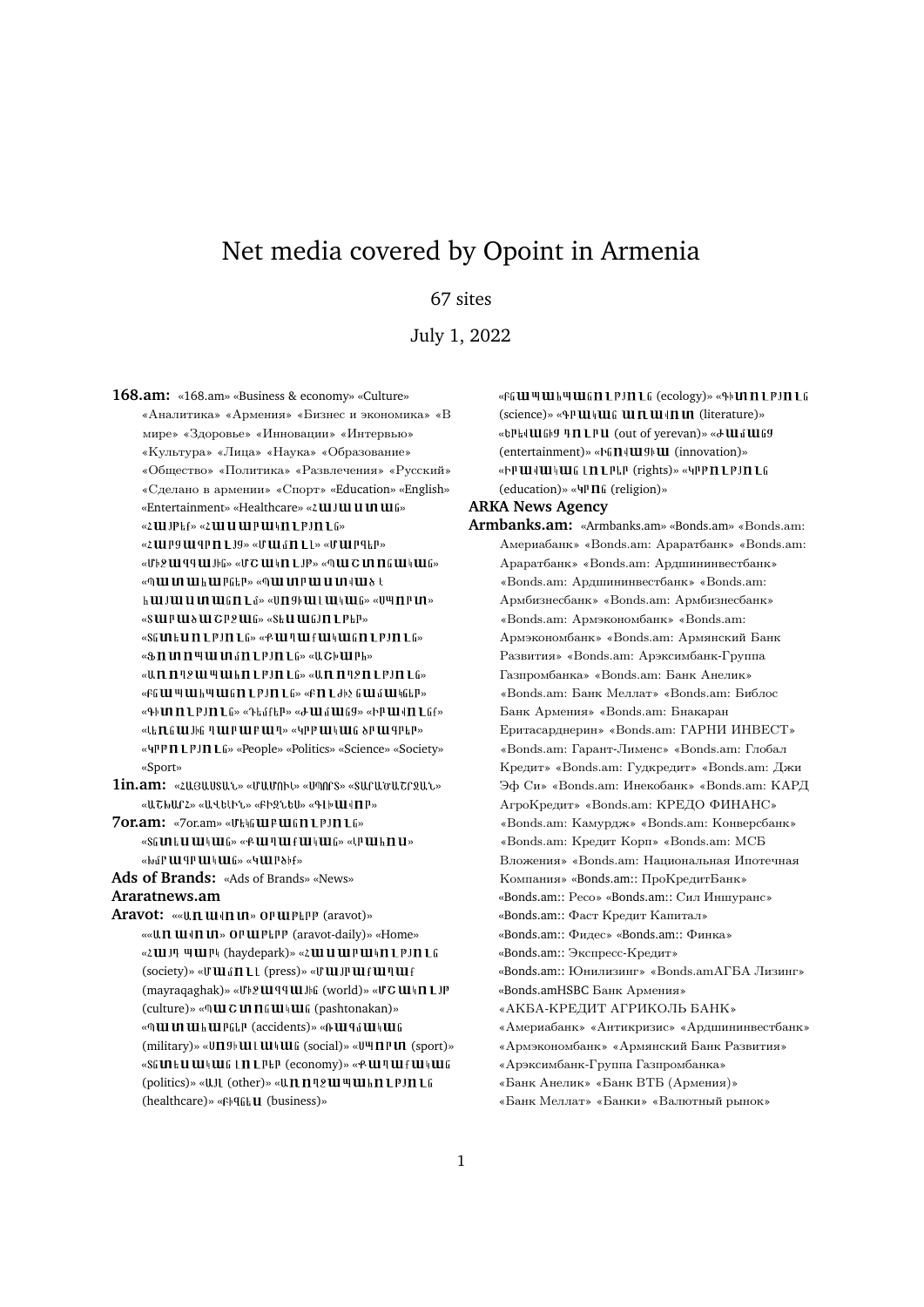«Инекобанк» «Конверсбанк»

- «Кредитные организации» «ПроКредитБанк»
- «Рейтинги» «Страховой рынок» «Экономика»
- «HSBC Банк Армения»

# **Armenia:** «All news+»

- «Analytical Region, conflict, comment, assessment» «Anons»
- «Armenian World Famous armenians, Diaspora, Artsakh» «Comment»
- «Culture Ministry of Culture, exhibition, concert»
- «Economy Economy, budget, investments, construction»
- «Exclusive Projects insights, Features, Exclusives»
- «Fact with comment Assessment, fact, comments, citation»
- «Home» «Innovation IT, Science»
- «International The USA, the European Union, Russia, terrorism» «Interviews Interview, programs, assessment»
- 
- «Life Kaleidoscope, Showbiz»
- «Official President, Government, National Assembly»
- «Photos» «Politics Karabakh, MFA, elections, Armenia»
- «Regional Azerbaijan, Georgia, Turkey, Iran»
- «Society Parties, NGOs, social issues»
- «Sport Football, tournament, championship, team» «Videos»
- **Armenian News:** «Armenian News» «Business» «Culture» «Event» «Law» «Press digest» «Science/Tech» «Sport»
- **ArmeniaNow:** «Analysis» «Arts» «Boxing» «Business» «Chess» «Commentary» «Constitution» «Crisis» «Economy» «Editorial» «Education» «Environment» «Features» «Genocide» «Health» «Home» «Human rights» «It and telecom» «Karabakh» «News» «Official news» «Opinion» «Other sports» «Pensions» «Politics» «Region» «Soccer» «Society» «Sports» «Weightlifting» «Wrestling»

#### **ArmInfo**

- Armtimes: «Home» «2*lll ll ll ll ll l l l l l l l l l l (Society)*» «UC  $U\$ II LJP (Culture)»
	- «SGUILUILPIILG (Economy)» «ՔШ IШ f Ш I Ш GUIG (Politics)» «UC<sup>p</sup>UI<sup>p</sup>h (World)» «
	<sub>N</sub>PUI<sup>I</sup>II Lff (Rights)»
- Asekose.am: «Asekose.am» «<sup>2</sup> III II III P III I P J II L G» « J' W o n 1 1 » « 7 n n 1 - P + 9 o k U » « 9 W U U W k W P G k P » « 1141 14 14 14 2 14 2 14 14 14 14 14 14 14 15 14 16 16 16 16 16 16 16 16 17 18 18 19 10 11 11 11 11 11 11 11 1 «  $\mathbf{u}$  delba» «  $\mathbf{u}$  delba» «  $\mathbf{u}$  delba»
- **Aysor:** «Aysor» «Armenia» «Army» «Culture / Lifestyle» «Армения» «Армия» «Культура / Досуг» «Общество» «Политика» «Право» «Спорт» «Экономика» «Economy» «EN» «Law» «2 UU JUU UU UU UU G» «2 UU GP UU F H= 2020»
	- « LUI UU PU | II LP JII LG» « U UI PU PU »
	- « » « » « »
	- « JU & UI & 9 / A&» « PUI | II L & f » « PUI k II U »
	- «ЧПРПСШФРП L U» «Politics» «RU» «Society» «Sport»

### **Azatutyun**

- **B24:** «B24» «ՊШС **mnG** *uniture*» «Un9b *uniture*» «Տն ul ե ul ul կ ul ն» «Ֆին ul ն ul ul կ ul ն» «Ա JL է n L P եր» «Fb96111»
- **Banks.am:** «Banks.am» «news» «News» «News feed» «newsfeed»
- **Blognews.am:** «Blognews.am» «BlogNews Exclusive» «BlogNews Exclusive» «Внешний» «Внутренний» «Интернет» «Медицина» «Мода» «Общество+» «Политика+» «Религия» «Русский» «Спорт» «Фотоальбом» «Шоу-бизнес+» «Экономика» «Юмор» «2ШаШ9Ш69» «2ШЦШРШ4П LPJП L6+» «ՀՈ Լմnբ» «Մut քեր» «Ներքին» «Նnբաձև n լթյn լն»  $\mathbb{R}$   $\mathbb{R}$   $\mathbb{R}$  +  $\mathbb{R}$  +  $\mathbb{R}$  +  $\mathbb{R}$   $\mathbb{R}$  +  $\mathbb{R}$   $\mathbb{R}$  +  $\mathbb{R}$  +  $\mathbb{R}$  +  $\mathbb{R}$  +  $\mathbb{R}$  +  $\mathbb{R}$  +  $\mathbb{R}$  +  $\mathbb{R}$  +  $\mathbb{R}$  +  $\mathbb{R}$  +  $\mathbb{R}$  +  $\mathbb{R}$  +  $\mathbb{R}$   $@Sf$ un Lun L P J n L (s > < P W H W H W H W G N L P J N L G + > «  $\delta$  n un n un le n a » « Un n n 2 un m un h n l p J n l a »  $\alpha$ IIIIIIIIII III $f$ h $f_{\text{DS}}$  $\alpha$ AII $f$ II $f_{\text{DS}}$

#### **Cmladvocates.net**

Медиамакс: «Медиамакс» «2**Ш JШ II II III** G-0 n LPfb III (Armeniaturkey)» «2 UI U UI P UI | II L P J II L G (Society)» «Մե<sup>դի</sup>Ш (Media)» «ՍҸПРШ (Sport)» «SUIPUI δUI CP2UI G (Region)» «ՔШ ЧШ Н Ш Ч Ш СП L Р Ј П L G (Politics)» «Ա Р И Ш Ј Ի С f UI <sup>q</sup> UI <sup>4</sup> HUI <sup>6</sup> HUI <sup>p</sup> In L<sub>6</sub> (Foreignpolicy)» «F UI 6 UI <sup>4</sup> ե 1 ՈԱ ՄՈՒ ԱՍ ն Π L P J Π L ն (Armypolice)» «ԲԻ զնե Ա

(Business)» «Ե<sup>ր</sup>ե **Լ Ա**lն (Yerevan)» «Ա **Ո** ն **Ա** Սեն *LUPUPUP* (Karabakh)» « *IPP* **Π LPJ Π L**<sup>6</sup> (Education)»

- Новое время (г. Ереван)**:** «Новое время (г. Ереван)» «Политика» «Тема Дня»
- Телекомпания А1+**:** «Телекомпания А1 -» « 2 W U U P U H L P J I L G » « U G U H L J P » «ՊШСИП БЩ ЧЦ G» « Ս Щ П Р И » «SG И Н Ц П L Р Ј П L G» « PUI II UI fUI II UI GIT LPJII LG» «Fb9GEU»
- **Epress.am**
- **Fip:** «Fip» «ՃԻՇՏ» «ՄԵԾԱՄԱՍԱՄԲ ՃԻՇՏ» «ՄԵԾԱՄԱՍԱՄԲ ՍԽԱԼ» «ՍԽԱԼ» «ԱՌԱՆՑ ՎՃՌԻ» «ԲΠԼՈԲԸ» «ԽncnrwgntJg»
- **Food safety**
- **Groong:** «Latest Armenian News.»
- **Health:** «Health» «Cancer» «Complete Guide to Diabetes» «Diabetes Mellitus» «Guide to Healthy Sleep» «Heart Diseases» «Mental Health» «Ob/Gyn» «Pregnancy» «Sexual Health» «Weight Loss Managment»
- **Hetq:** «Hetq» «Интервью» «Культура» «Политика» «Право» «Экология» «Экономика» « бщество»
- Iravaban.net: «Iravaban.net» «U<sup>12</sup>III<sup>qq</sup>III Mi» «*Lnrn Lrin LGGER»* «SET **III** 4 **III** G» « **4 III III III** PIPER» «Իր ազահեր եմ» Itel.am: «ԳԼԻ**ա**վпր»
- **Klin.am:** «Главная»
-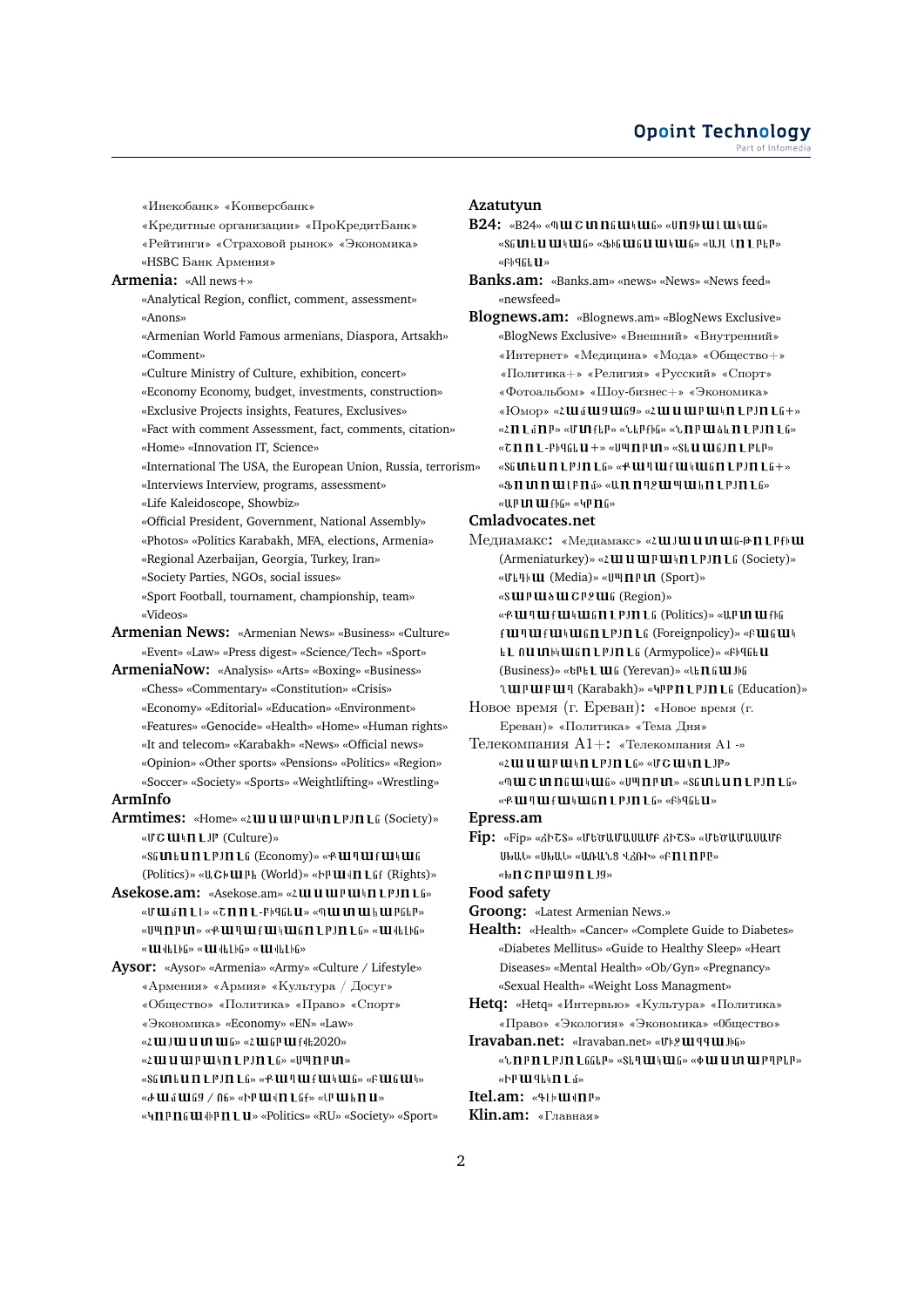**Loop Barbados**

Lragir.am: « ¿ **ul u u l u l u l l l P J n L** fi» « ¿ **u l P u l** i» «ՀШРУШ ЧРП LJY» «Մեկն ШР ШնП LPJN LG» «Ներքին WILL Gf» «UЧПРИ» «StU ШGJП LP» «Ք աղաքականություն» «Ֆոտոռեպոբտաժ» «ԲԻզնեԱ» «ԳԼԻШվПР» «ԻՐШվП Lնք» **Lurer.com:** «Lurer.com» «Eng» «рус» «Համաշխարհային մամnւկ տեսnւթյnւն»  $\omega$  in the main  $\frac{1}{2}$  ( $\omega$  ) in the main  $\frac{1}{2}$ 

«Հայաստանյան մամn են տեսո եթյո են» « 2 W U U P U H U H U G» « 2 W U U P U H D L P J D L G» « 2 UU P SUU P P I L J S G L P » « 2 UU P S I L G » «ՀԲ ԱՐ ԿՐ ԱՐ ԱՐԿՈ Լմներ» «Մերձ ԱՐՎՈՐ ԱԲևելք» «UC  $\mathbf u \mathbf u \mathbf n$  L JP» «Q  $\mathbf u \mathbf u \mathbf u$  bf» «A  $\mathbf n$  L  $\mathbf u$   $\mathbf u$   $\mathbf u$   $\mathbf m$   $\mathbf u \mathbf u$ «Սպпри» «Սփյп L n ք» «Վերլ n L ծ ական» «SEU WEJN LPEP» «SEULU II LPJN LG» «ՔШՊШfШկШն» «ԱՄՆ» «ԱԴԲԲԵ 2Шն» «Ա ԼԼ» «ԱՇխարի» «ԱՇխարի» «Արտակարգ WHI IN III ET PEEP» «RPS III b» «EI N TH II DEP III » «ԴԽШնШ ԳԽП ШԿШն ШП Ш քել п 1-PJN 1-66ԵP» «ԵվP TI 44 LLL» «Թ TI 1. P f b LLL» «Ի P LLL ն» «Ի P LLI 4 TI 1. ն f» « In Lu tu Ghtu PGEP» « or tu TP tu Ghtu PGEP»

**Mamul.am:** «Mamul.am» «18+» «18+» «18+» «18+» «Acil durumu» «Auto» «Çocuk» «Basın» «Discussions» «Автомобили» «Детский» «Интернет» «О чем говорит город?» «Обзор прессы» «Обзор прессы» «Обсуждения» «Опросы» «Последние новости» «Рус» «Спорт» «Чрезвычайное» «Что мы едим, носим, смотрим?» «Шоу бизнес» «Это интересно» «Emergency» «Eng» «For children» «Ilginç bilgiler» «Interesting» «Internet» «Internet» «Latest news» «Neler yiyorlar, giyiyorlar, seyretiyorlar» «2 $u$ i il  $u$ g $u$ igg» «ՀШР9П LմնեP» «Հե In ШքРքիP է» «Մ Шմ n L Lի  $\mathbf u \in \mathbf u$  . If  $\mathbf u \in \mathbb R^n$  and  $\mathbf u \in \mathbf W$  and  $\mathbf u \in \mathbf W$  and  $\mathbf u \in \mathbf W$  . «Սպпри» «Տես ան Jn Lptp» «Քննարկп Lմներ» «Ավ**ԼՈ Ո**մեքեն ԱԼնե<sup>ր</sup>» «ԱԲ ԼՈ ԱԼկ ԱԼԲ Գեպք» «Թեբթերի  $\mathbf u \mathbf h \mathbf u \mathbf n$   $\mathbf L$   $\mathbf P$  ,  $\mathbf n \mathbf h$   $\mathbf w$  and  $\mathbf w$  and  $\mathbf h$  is a set  $\mathbf h$  is a set  $\mathbf h$  is a set  $\mathbf w$  is a set  $\mathbf w$  is a set  $\mathbf w$  is a set  $\mathbf w$  is a set  $\mathbf w$  is a set  $\mathbf w$  is a set  $\mathbf w$  is *I*} **UIII** Li<sup>2</sup> «
<sup>b</sup> Of<sub>2</sub> } } <sup>n</sup> UII Li f UIIII f<sup>12</sup> «
b UI h II U «Press review» «Press Review» «Show Business» «Show business» «Son dakika» «Spor» «Sport» «Tür» «What do we eat, wear, watch?» «What does the city speak?»

#### **MinutoYA**

**News am Medicine:** «NEWS.am TV» «Rss Feed» «Sport» «Style»

**News Talk 870 AM KFLD:** «Home» «Local News»

**News.am:** «allthemes» «allthemes» «allthemes» «allthemes1» «allthemes2» «allthemes3» «
In LPLP» «politics» «society»

**News.am English:** «News.am English» «News» «NEWS.am TV» «Reviews» «Vera & Football» «Video» **Newsarmenia.am:** «Newsarmenia.am» «Все новости» «Общество»

**Nodal:** «Nodal» «ALBA» «Alianza del Pacífico» «Ambiente» «Análisis / Documentos» «Can» «Caricom» «Celac» «Cepal» «Columnistas de NODAL» «Entrevistas» «La frase» «Libros» «Mercosur» «Movimientos Sociales» «Nodal Pregunta» «Nodal TV» «Opinión» «País por país» «Parlatino» «Pueblos Originarios» «Rincón musical» «Sica» «Unasur»

**Operativ:** «Operativ» «LifeStyle» «2 **III J III III III** fi» « 2 W U W P W \ n L P J n L G » « 2 W P 9 W 9 P n L J 9 G L P » «ՄԱԼմNLL» «ՄեԲձԱԼՎNԲ ԱԲևելք» «ՄՇԱԼԿNLJP»  $@{\hbox{$\hbox{$\hbox{$\sf N$}$}}{\hbox{$\hbox{$\sf I$}}} {\hbox{$\hbox{$\sf L$}}} {\hbox{$\hbox{$\sf U$}}} {\hbox{$\hbox{{\sf U}$}}} {\hbox{$\sf U$}} {\hbox{$\hbox{{\sf U}$}}} {\hbox{$\sf U$}} {\hbox{$\hbox{{\sf U}$}}} \cdots @{\hbox{$\sf U$}} {\hbox{$\sf U$}} {\hbox{$\hbox{{ \sf P}$}}} \cdots @{\hbox{$\sf U$}} {\hbox{$\sf V$}} \cdots @{\hbox{$\sf U$}} {\hbox{$\sf U$}} \cdots @{\hbox{$\sf U$}} {\hbox{$\sf U$}} \cdots$ « » « » « » « » « » « » « » «ԱJL» «ԱP UN UU Կ UU P Վ UU UN UU Խ ԱՄ Բներ» «ԱԲ 9 UU Խ» «ԵվP n պ ul» «Թ n L P քի ul» «Իր ul ն» «Իր ul վn L նք» «Մահոս»

- **Orer:** « **zulu un pullum 1 PJH1** for « IFb **9 Ull 9 9 Ull Jbff**or «SGUILLUILLEUILLE» «ՔШЛШҒШԿШG»
- 2<sup>p</sup> UI <sup>u</sup> UI <sup>p</sup> UI <sup>h</sup>: «<sup>2p</sup> UI <sup>u</sup> UI <sup>p</sup> UI h » « 0 UI C UI n 6 UI h UI 6» «Վեբել n L ծ n L p J n L ն» «Ք tu կ tu ք tu կ tu ն n L p J n L ն» « » « »
- **:** «nt.am» « » «ՆՇանավոր հայեր» «Նոր գրքեր» «Վերլп Lծn Lpjn Lն»
- **U.П. Ш | П Ш: «U.n Ш | П Ш» «Культура»** «Образование» «Общество» «Политика» «Право» «Пресса» «Регионы» «Спорт» «Экономика»
- **:** «Home»
- **:** « » « LUPS UI TP II L JS» « U UI G II L L » « U TI P UI » «Վերէ**n էծ ա**կան» «Տնաեսական» «Օրվա ֆիէմ» «Ավե» «ԱՇԽШԲհ» «ԲШ9ШհШЈИП Lú» «ԺШմШն9» «Իր ար արձային» «Իր արարան» «Լn լր կադր» «ԽմԲԱԼԳԲԱԼԿԱԼն»
- **Panarmenian.net:** «Panarmenian.net» «All News» «Arts & Showbiz» «Армения и мир» «В мире» «Все новости» «Общество» «Политика» «Economy» «Foreign Policy & Diaspora» «IT & Technology» «Politics» «RUS» «Society» «Sport» «World»
- **Panorama.am:** «Panorama.am» «Analysis» «Comments» «Culture» «Daily press» «Рус» «Economy» «Education» «Health» «In the world» «Interviews» «Law» «Miscellaneous» «0<sup>p</sup> Ul 1nL<sup>p</sup><sub>F</sub><sup>p</sup><sup>p</sup>» «Politics» «Region» «Ru: Здоровье» «Ru: Культура» «Ru: Образование» «Ru: Общество» «Ru: Политика» «Ru: Право» «Ru: Пресса дня» «Ru: Спорт» «Ru: Экономика» «Society» «Sport» «Topic of the day» **Panorama.am (EN):** «Panorama» «Culture» «Daily press»